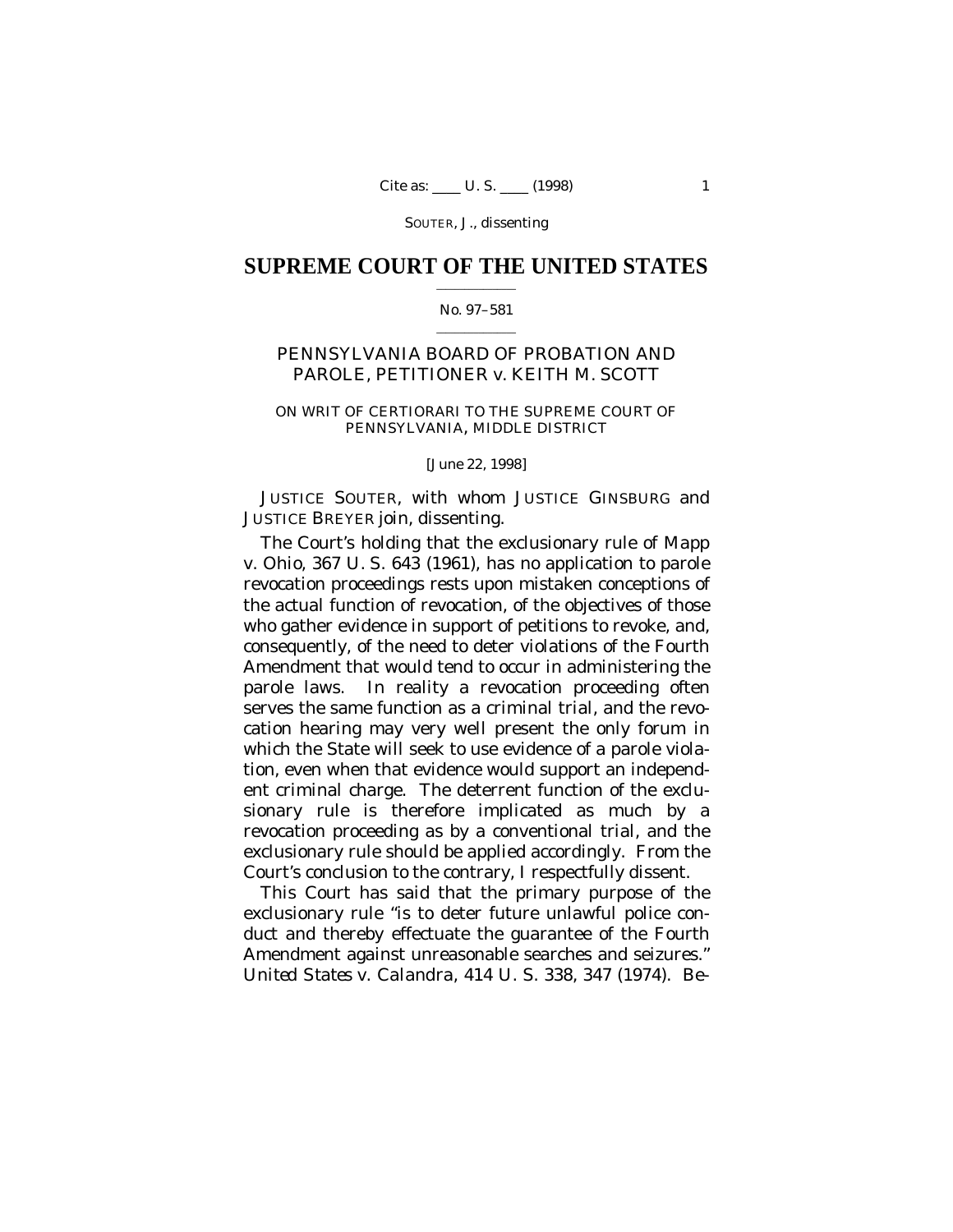cause the exclusionary rule thus "operates as a judicially created remedy designed to safeguard Fourth Amendment rights generally through its deterrent effect, rather than a personal constitutional right of the party aggrieved," *United States* v. *Leon,* 468 U. S. 897, 906 (1984) (internal quotation marks omitted), "[w]hether the exclusionary sanction is appropriately imposed in a particular case . . . is 'an issue separate from the question whether the Fourth Amendment rights of the party seeking to invoke the rule were violated by police conduct.'" *Ibid.* (quoting *Illinois* v. *Gates*, 462 U. S. 213, 223 (1983)). The exclusionary rule does not, therefore, mandate the exclusion of illegally acquired evidence from all proceedings or against all persons, *United States* v. *Calandra*, *supra*, at 348, and we have made clear that the rule applies only in "those instances where its remedial objectives are thought most efficaciously served," *Arizona* v. *Evans*, 514 U. S. 1, 11 (1995). Only then can the deterrent value of applying the rule to a given class of proceedings be seen to outweigh its price, including "the loss of often probative evidence and all of the secondary costs that flow from the less accurate or more cumbersome adjudication that therefore occurs." *INS* v. *Lopez-Mendoza,* 468 U. S. 1032, 1041 (1984); see also *United States* v. *Janis*, 428 U. S. 433, 454 (1976); *United States* v. *Calandra*, *supra*, at 349–350.

Because we have found the requisite efficacy when the rule is applied in criminal trials, see *Elkins* v. *United States,* 364 U. S. 206 (1960); *Mapp* v. *Ohio*, *supra*; *Weeks* v. *United States,* 232 U. S. 383 (1914), the deterrent effect of the evidentiary limitation upon prosecution is a baseline for evaluating the degree (or incremental degree) of deterrence that could be expected from extending the exclusionary rule to other sorts of cases, see *INS* v. *Lopez-Mendoza, supra*. Thus, we have thought that any additional deterrent value obtainable from applying the rule in civil tax proceedings, see *United States* v. *Janis, supra*, habeas proceedings, see *Stone* v. *Powell,* 428 U. S.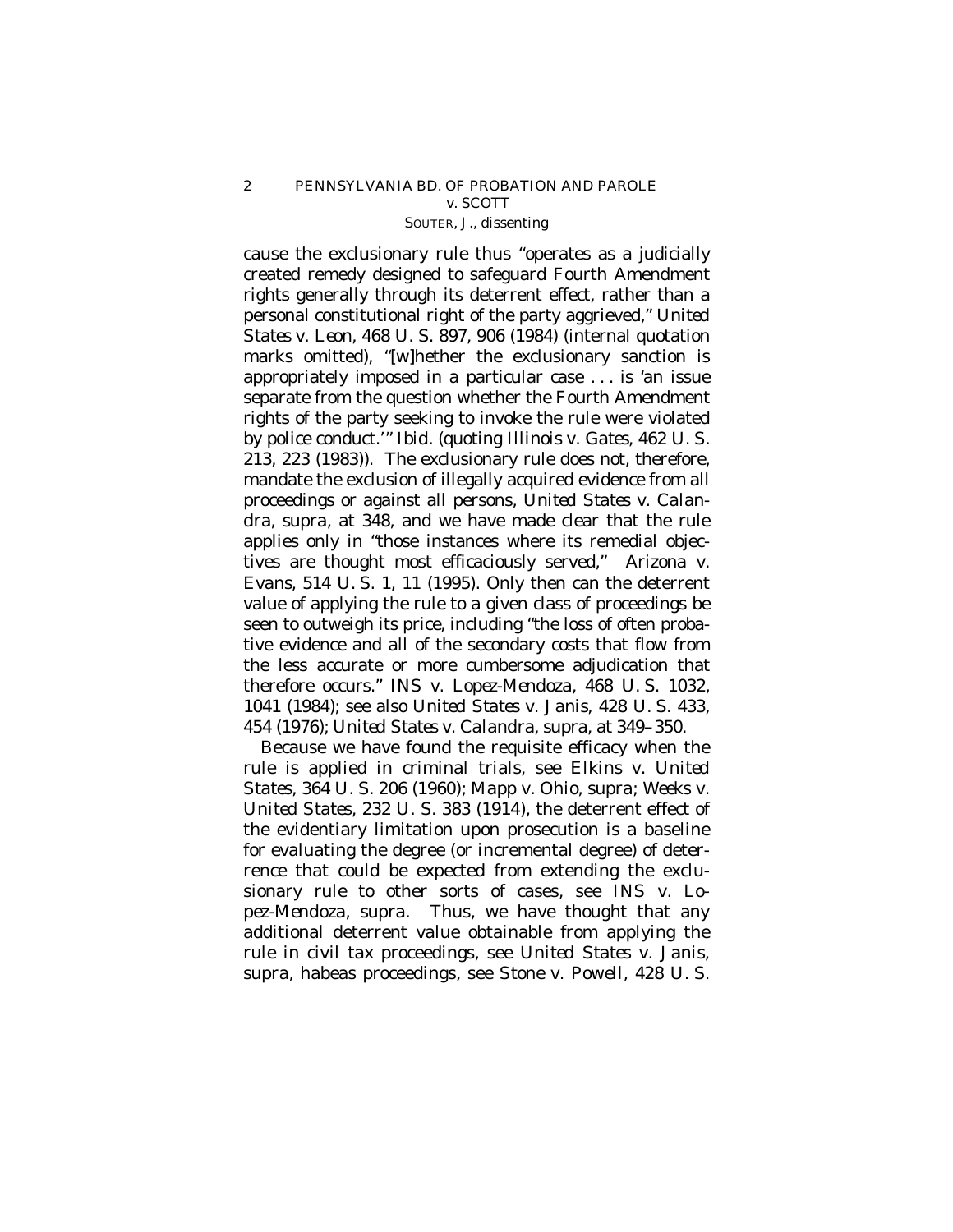465 (1976), and grand jury proceedings, see *United States* v. *Calandra, supra*, would be so marginal as to be outweighed by the incremental costs.

In *Janis*, for example, we performed incremental benefit analysis by focusing on the two classes of law enforcement officers affected. We reasoned that when the offending official was a state police officer, his "zone of primary interest" would be state criminal prosecution, not federal civil proceedings; accordingly, we said, "common sense dictates that the deterrent effect of the exclusion of relevant evidence is highly attenuated when the 'punishment' imposed upon the offending criminal enforcement officer is the removal of that evidence from a civil suit by or against a different sovereign." 428 U. S., at 457–458. *Stone* v. *Powell* was another variant on the same theme, where we looked to the collateral nature of the habeas proceedings in which the rule might be applied: "The view that the deterrence of Fourth Amendment violations would be furthered rests on the dubious assumption that law enforcement authorities would fear that federal habeas review might reveal flaws in a search or seizure that went undetected at trial and on appeal." 428 U. S., at 493. And in *United States* v. *Calandra* we observed that excluding such evidence from grand jury proceedings "would deter only police investigation[s] consciously directed toward the discovery of evidence solely for use in a grand jury investigation," 414 U. S., at 351; an investigation so unambitious would be a rare one, we said, since prosecutors are unlikely to seek indictments in the face of dim prospects of conviction after trial, *ibid.*

In a formal sense, such is the reasoning of the Court's majority in deciding today that application of the exclusionary rule in parole revocation proceedings would have only an insignificant marginal deterrent value, "because application of the rule in the criminal trial context already provides significant deterrence of unconstitutional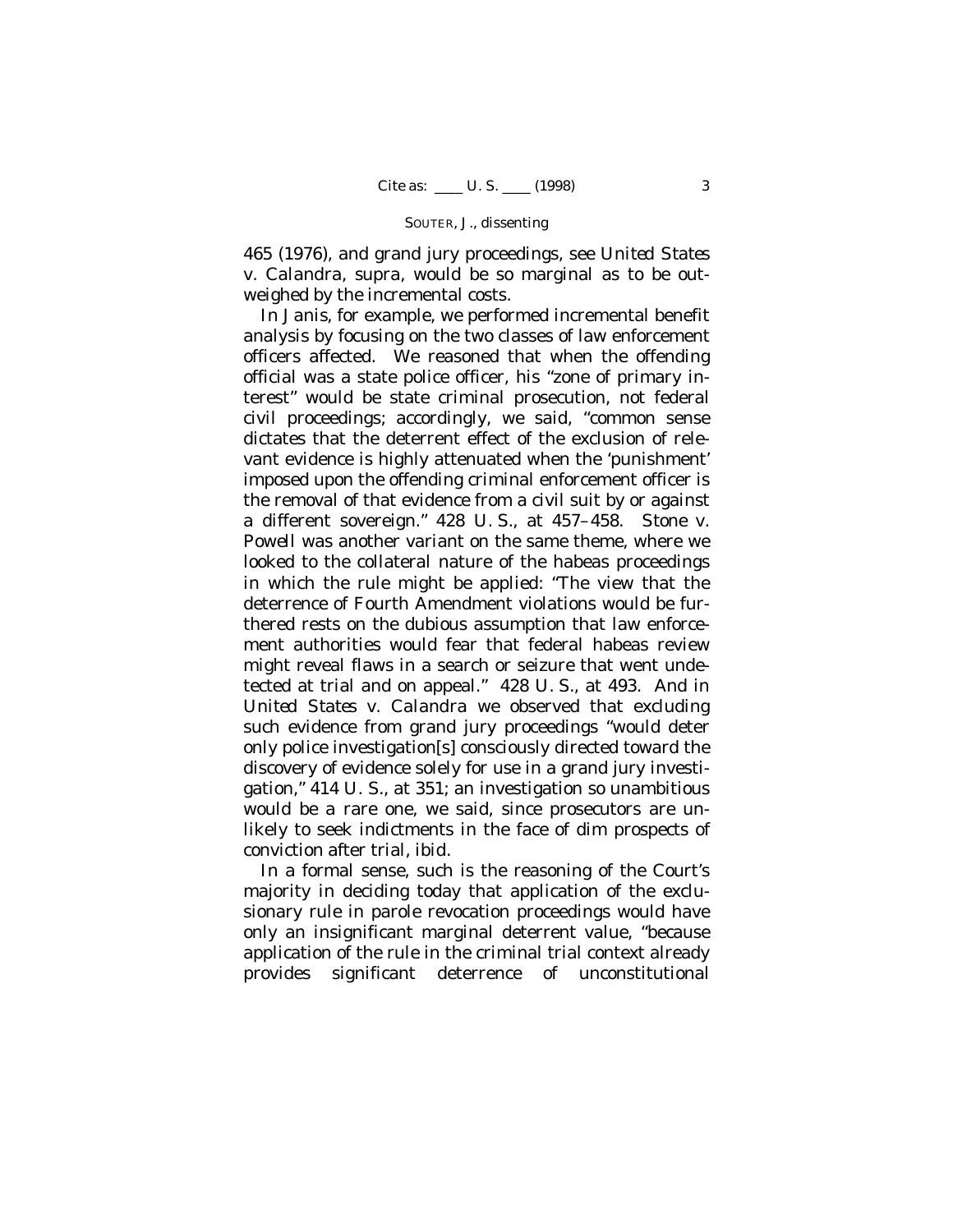searches." *Ante*, at 6. In substance, however, the Court's conclusion will not jibe with the examples just cited, for it rests on erroneous views of the roles of regular police and parole officers in relation to revocation proceedings, and of the practical significance of the proceedings themselves.

As to the police, the majority say that regular officers investigating crimes almost always act with the prospect of a criminal prosecution before them. Their fear of evidentiary suppression in the criminal trial will have as much deterrent effect as can be expected, therefore, while any risk of suppression in parole administration is too unlikely to be on their minds to influence their conduct.

The majority's assumption will only sometimes be true, however, and in many, or even most cases, it will quite likely be false. To be sure, if a police officer acts on the spur of the moment to seize evidence or thwart crime, he may have no idea of a perpetrator's parole status. But the contrary will almost certainly be the case when he has first identified the person he has his eye on: the local police know the local felons, criminal history information is instantly available nationally, and police and parole officers routinely cooperate. See, *e.g.*, *United States ex rel. Santos* v. *New York State Bd. of Parole*, 441 F. 2d 1216, 1217 (CA2 1971) (police officer, who had obtained "reasonable grounds" to believe that the parolee was dealing in stolen goods, informed the parole officer; the parolee officer and police officer together searched parolee's apartment), cert. denied, 404 U. S. 1025 (1972); *Grimsley* v. *Dodson*, 696 F. 2d 303, 304 (CA4 1982) (upon receipt of information about probationer, probation officer contacted a sheriff, sheriff obtained search warrant, and together they searched probationer's house), cert. denied, 462 U. S. 1134 (1983); *State ex rel. Wright* v. *Ohio Adult Parole Auth.*, 75 Ohio St. 3d 82, 83–84, 661 N. E. 2d 728, 730 (1996) (police officers suspected parolee had committed burglary and asked his parole officer to search his resi-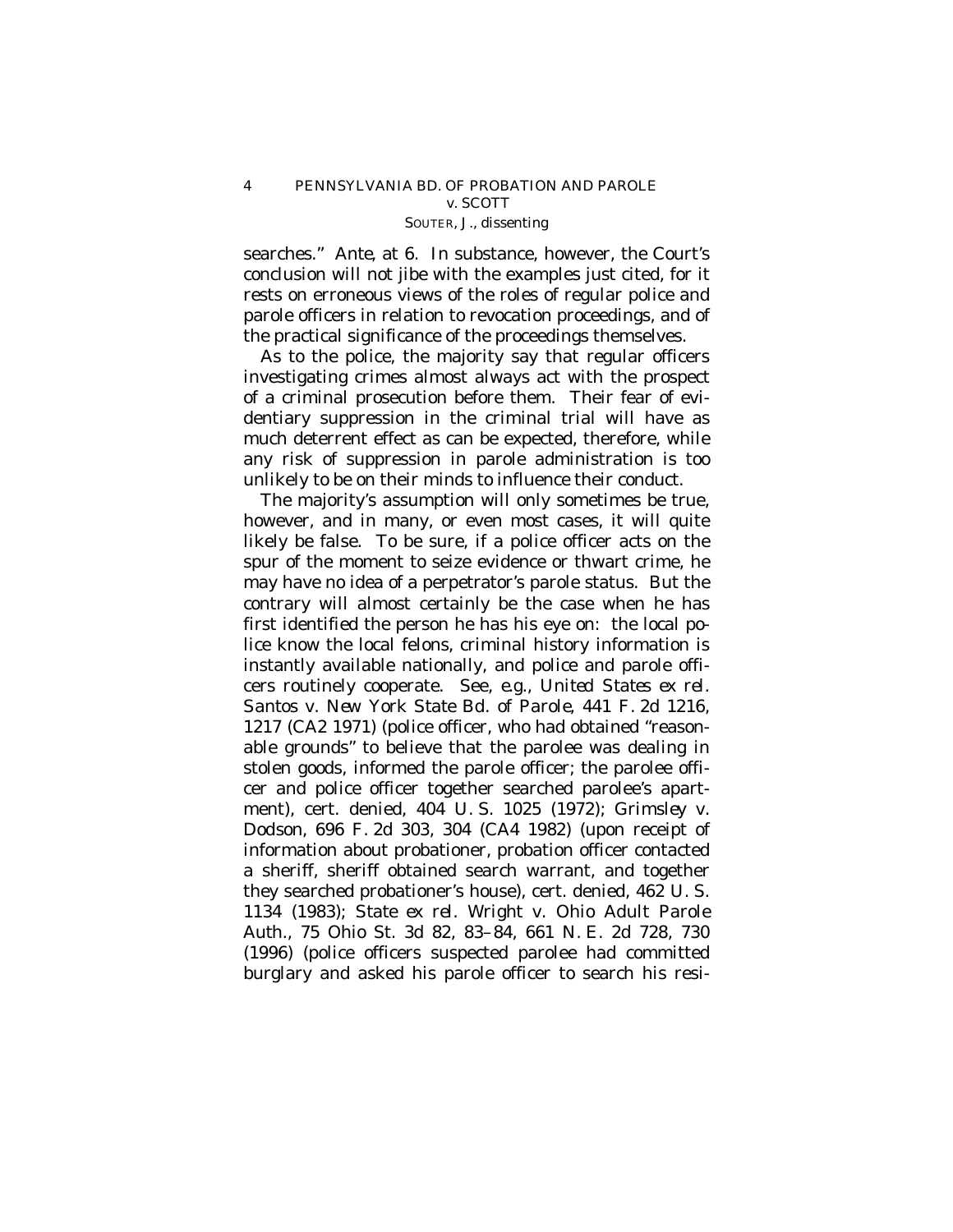dence; parolee was then reincarcerated for violating his parole conditions); *People* v. *Stewart*, 242 Ill. App. 3d. 599, 611–612, 610 N. E. 2d 197, 206 (1993) (police conducting illegal traffic stop and subsequent search and seizure knew or had reason to know that defendant was on probation); *People* v. *Montenegro*, 173 Cal. App. 3d 983, 986, 219 Cal. Rptr. 331, 332 (4th Dist. 1985) (police contacted parole agent so that they could conduct search of parolee's apartment); see also Pennsylvania Board of Probation and Parole, Police Procedures in the Handling of Parolees 16 (1974) (parole agent has a responsibility to inform police in the area where parolee will be living and to provide "full cooperation to the police").

As these cases show, the police very likely do know a parolee's status when they go after him, and (contrary to the majority's assumption) this fact is significant for three reasons. First, and most obviously, the police have reason for concern with the outcome of a parole revocation proceeding, which is just as foreseeable as the criminal trial and at least as likely to be held. Police officers, especially those employed by the same sovereign that runs the parole system, therefore have every incentive not to jeopardize a recommitment by rendering evidence inadmissible. See *INS* v. *Lopez-Mendoza,* 468 U. S., at 1043 (deterrence especially effective when law enforcement and prosecution are under one government). Second, as I will explain below, the actual likelihood of trial is often far less than the probability of a petition for parole revocation, with the consequence that the revocation hearing will be the only forum in which the evidence will ever be offered. Often, therefore, there will be nothing incremental about the significance of evidence offered in the administrative tribunal, and nothing "marginal" about the deterrence provided by an exclusionary rule operating there, *ante*, at 10. Finally, the cooperation between parole and police officers, as in the instances shown in the cases cited above, casts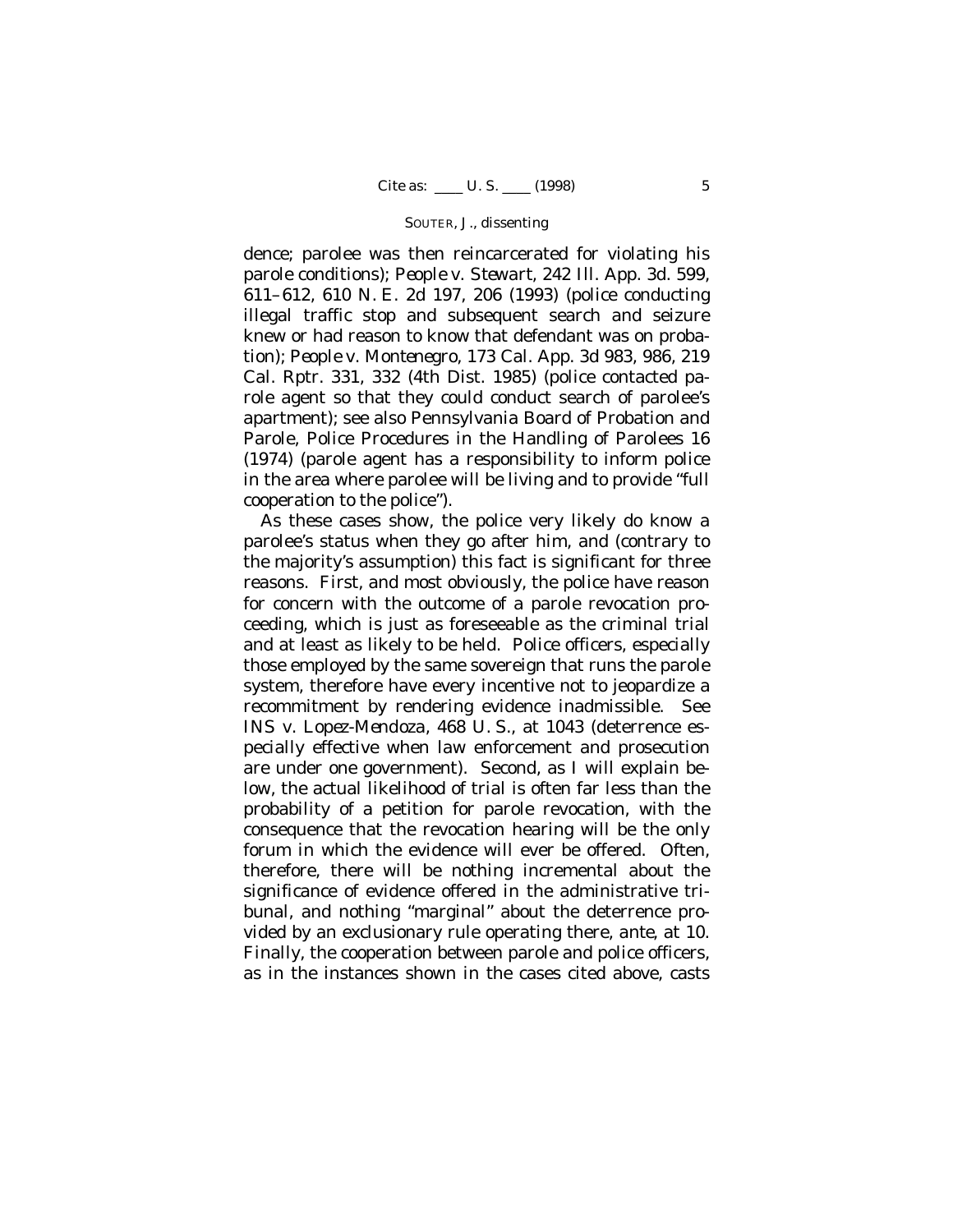serious doubt upon the aptness of treating police officers differently from parole officers, doubt that is confirmed by the following attention to the Court's characterization of the position of the parole officer.

The Court recalls our description of the police as "engaged in the often competitive enterprise of ferreting out crime," which raises the temptation to cut constitutional corners (which in turn requires the countervailing influence of the exclusionary rule). *United States* v. *Leon,* 468 U. S., at 914. As against this picture of the police, the Court paints the parole officer as a figure more nearly immune to such competitive zeal. As the Court describes him, the parole officer is interested less in catching a parole violator than in making sure that the parolee continues to go straight, since "'realistically the failure of the parolee is in a sense a failure for his supervising officer.'" *Ante*, at 10–11 (quoting *Morrissey* v. *Brewer*, 408 U. S. 471, 485–486 (1972)). This view of the parole officer suffers, however, from its selectiveness. Parole officers wear several hats; while they are indeed the parolees' counselors and social workers, they also "often serve as both prosecutors and law enforcement officials in their relationship with probationers and parolees." N. Cohen & J. Gobert, Law of Probation and Parole §11.04, p. 533 (1983); see also *Minnesota* v. *Murphy,* 465 U. S. 420, 432 (1984) (probation officer "is a peace officer, and as such is allied, to a greater or lesser extent, with his fellow peace officers") (internal quotation marks omitted)); T. Wile, Pennsylvania Law of Probation and Parole §5.12, p. 88 (1993) (parole officers "act in various capacities, supervisor, social worker, advocate, police officer, investigator and advisor, to the offenders under their supervision"). Indeed, a parole officer's obligation to petition for revocation when a parolee goes bad, see Cohen & Gobert*, supra,* §11.04, at 533, is presumably the basis for the legal rule in Pennsylvania that "state parole agents are considered police officers with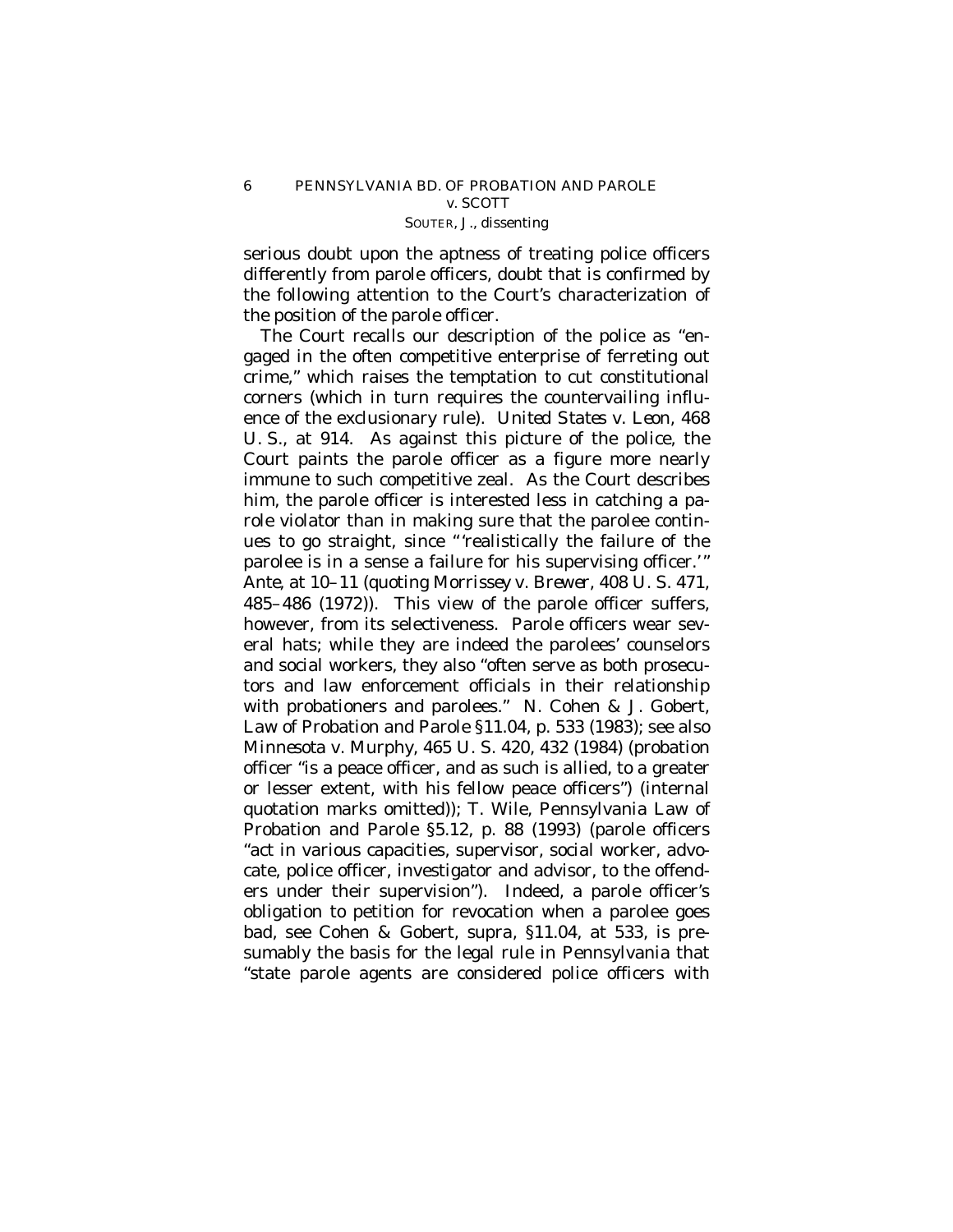respect to the offenders under their jurisdiction," Wile, *supra*, §5.12, at 89.

Once, in fact, the officer has turned from counselor to adversary, there is every reason to expect at least as much competitive zeal from him as from a regular police officer. See *Gagnon* v. *Scarpelli,* 411 U. S. 778, 785 (1973) ("[A]n exclusive focus on the benevolent attitudes of those who administer the probation/parole system when it is working successfully obscures the modification in attitude which is likely to take place once the officer has decided to recommend revocation"). If he fails to respond to his parolee's further criminality he will be neglecting the public safety, and if he brings a revocation petition without enough evidence to sustain it he can hardly look forward to professional advancement. R. Prus & J. Stratton, Parole Revocation Decisionmaking: Private Typings and Official Designations, 40 Federal Probation 51 (Mar. 1976). And as for competitiveness, one need only ask whether a parole officer would rather leave the credit to state or local police when a parolee has to be brought to book.

The Court, of course, does not mean to deny that parole officers are subject to some temptation to skirt the limits on search and seizure, but it believes that deterrents other than the evidentiary exclusion will suffice. The Court contends that parole agents will be kept within bounds by "departmental training and discipline and the threat of damages actions." *Ante*, at 11. The same, of course, might be said of the police, and yet as to them such arguments are not heard, perhaps for the same reason that the Court's suggestion sounds hollow as to parole officers. The Court points to no specific departmental training regulation; it cites no instance of discipline imposed on a Pennsylvania parole officer for conducting an illegal search of a parolee's residence; and, least surprisingly of all, the majority mentions not a single lawsuit brought by a parolee against a parole officer seeking damages for an illegal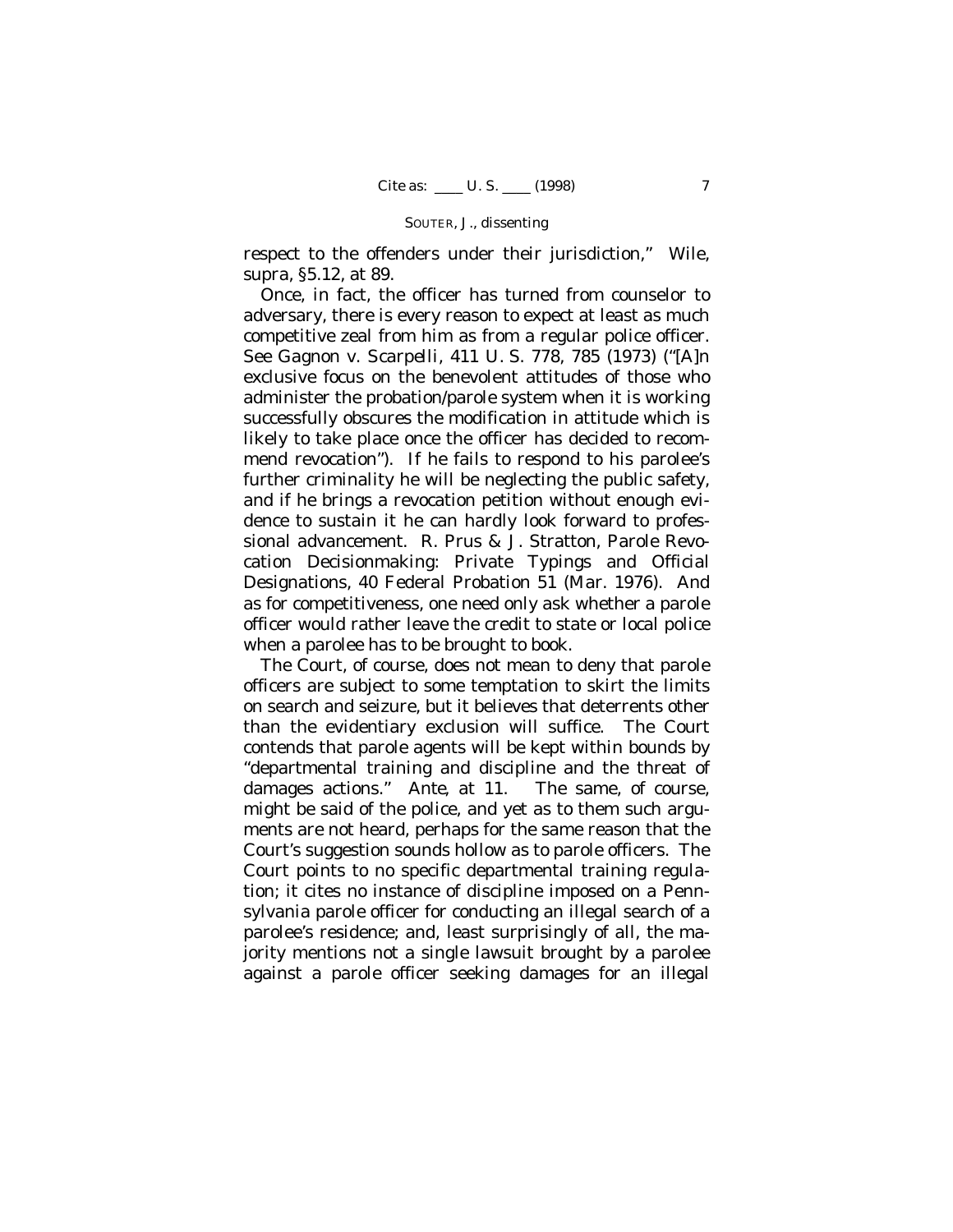search. In sum, if the police need the deterrence of an exclusionary rule to offset the temptations to forget the Fourth Amendment, parole officers need it quite as much.<sup>1</sup>

Just as the Court has underestimated the competitive influences tending to induce police and parole officers to stint on Fourth Amendment obligations, so I think it has misunderstood the significance of admitting illegally seized evidence at the revocation hearing. On the one hand, the majority magnifies the cost of an exclusionary rule for parole cases by overemphasizing the differences between a revocation hearing and a trial, and on the other hand it has minimized the benefits by failing to recognize the significant likelihood that the revocation hearing will be the principal, not the secondary, forum, in which evidence of a parolee's criminal conduct will be offered.

The Court is, of course, correct that the revocation hearing has not only an adversarial side in factfinding, but a predictive and discretionary aspect in addressing the proper disposition when a violation has been found. See *ante*, at 8 (citing *Gagnon* v. *Scarpelli, supra*, at 787 (quoting *Morrissey* v. *Brewer*, supra, at 480)). And I agree that open-mindedness at the discretionary, dispositional stage is promoted by the relative informality of the proceeding even at its factfinding stage. *Gagnon* v. *Scarpelli*, *supra*,

 $\overline{\phantom{a}}$ 

<sup>1</sup>While it is true that the Court found in *INS* v. *Lopez-Mendoza*, 468 U. S. 1032 (1984), that the deterrence value of applying the exclusionary rule in deportation proceedings was diminished because the INS "has its own comprehensive scheme for deterring Fourth Amendment violations by its officers," *id.*, at 1044, and "alternative remedies for institutional practices by the INS that might violate Fourth Amendment rights" were available, *id.*, at 1045, these two factors reflected what was at least on the agency's books and, in any event, did not stand alone. The Court in that case found that as a practical matter "it is highly unlikely that any particular arrestee will end up challenging the lawfulness of his arrest in a formal deportation proceeding." *Id.*, at 1044. As the instant case may suggest, there is no reason to expect parolees to be so reticent.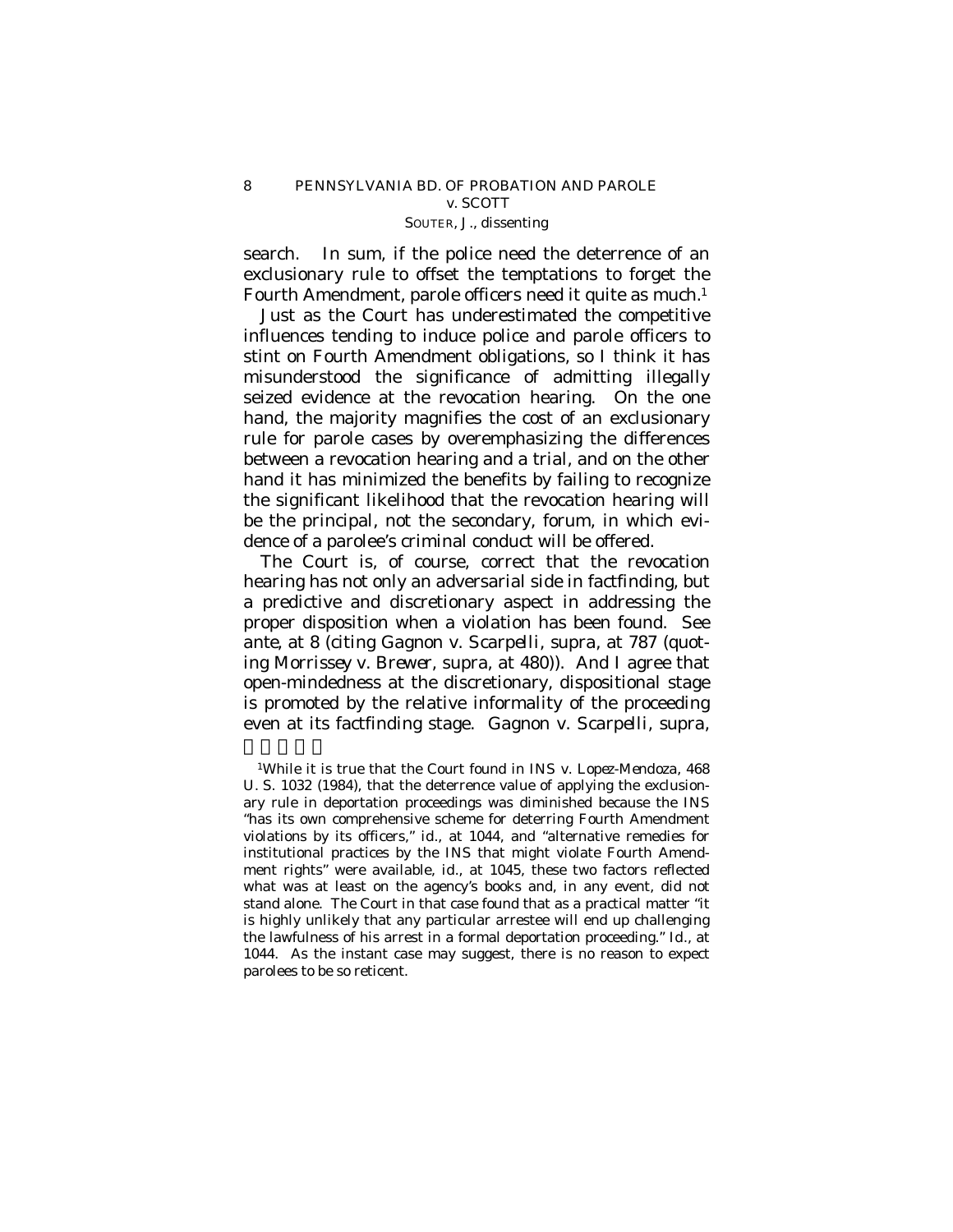at 786. That informality is fostered by limiting issues so that lawyers are not always necessary, 411 U.S, at 787– 788, and by appointing lay members to parole boards, *Morrissey* v. *Brewer*, 408 U. S., at 489. There is no question, either, that application of an exclusionary rule, if there is no waiver of Fourth Amendment rights, will tend to underscore the adversary character of the factfinding process. This cannot, however, be a dispositive objection to an exclusionary rule. Any revocation hearing is adversary to a degree: counsel must now be provided whenever the complexity of fact issues so warrant, *Gagnon* v. *Scarpelli*, *supra*, at 787, and lay board members are just as capable of passing upon Fourth Amendment issues as the police, who are necessarily charged with responsibility for the legality of warrantless arrests, investigatory stops, and searches.<sup>2</sup>

As to the benefit of an exclusionary rule in revocation proceedings, the majority does not see that in the investigation of criminal conduct by someone known to be on parole, Fourth Amendment standards will have very little deterrent sanction unless evidence offered for parole revocation is subject to suppression for unconstitutional con-

 $\overline{\phantom{a}}$ 

<sup>&</sup>lt;sup>2</sup>On the subject of cost, the majority also argues that the cost of applying the exclusionary rule to revocation proceedings would be high because States have an "'overwhelming interest'" in ensuring that its parolees comply with the conditions of their parole, given the fact that parolees are more likely to commit future crimes than average citizens. *Ante*, at 6–7. I certainly do not contest the fact, but merely point out that it does not differentiate suppression at parole hearings from suppression at trials, where suppression of illegally obtained evidence in the prosecution's case-in-chief certainly takes some toll on the State's interest in convicting criminals in the first place. The majority's argument suggests not that the exclusionary rule is necessarily out of place in parole revocation proceedings, but that States should be permitted to condition parole on an agreement to submit to warrantless, suspicionless searches, on the possibility of which this case has no bearing. See *infra*, at 11–12.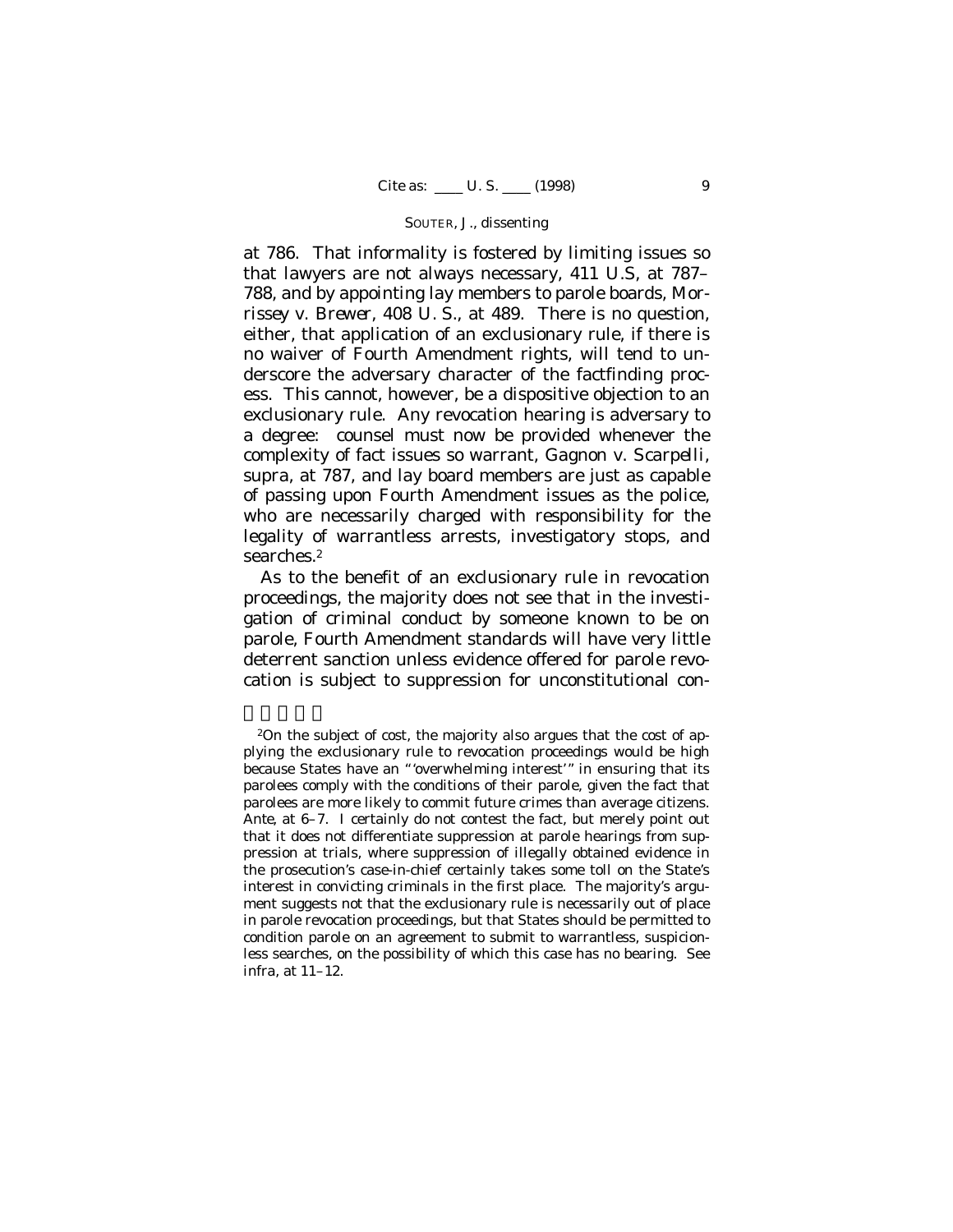duct. It is not merely that parole revocation is the government's consolation prize when, for whatever reason, it cannot obtain a further criminal conviction, though that will sometimes be true. See, *e.g.*, *State ex rel. Wright* v. *Ohio Adult Parole Auth.*, 75 Ohio St. 3d, at 83–89, 661 N. E. 2d, at 730 (State sought revocation of parole when criminal prosecution was dismissed for insufficient evidence after defendant's motion to suppress was successful); *Anderson* v. *Virginia*, 20 Va App. 361, 363–364, 457 S. E. 2d 396, 397 (1995) (same); *Chase* v. *Maryland*, 309 Md. 224, 228, 522 A. 2d 1348, 1350 (1987) (same); *Gronski* v. *Wyoming*, 700 P. 2d 777, 778 (Wyo. 1985) (same). What is at least equally telling is that parole revocation will frequently be pursued instead of prosecution as the course of choice, a fact recognized a quarter of a century ago when we observed in *Morrissey* v. *Brewer* that a parole revocation proceeding "is often preferred to a new prosecution because of the procedural ease of recommitting the individual on the basis of a lesser showing by the State." 408 U. S., at 479; see also Cohen & Gobert, §8.06, at 386 ("Favoring the [exclusionary] rule's applicability is the fact that the revocation proceeding, often based on the items discovered in the search, is used in lieu of a criminal trial").

The reasons for this tendency to skip any new prosecution are obvious. If the conduct in question is a crime in its own right, the odds of revocation are very high. Since time on the street before revocation is not subtracted from the balance of the sentence to be served on revocation, *Morrissey* v. *Brewer*, *supra*, at 480, the balance may well be long enough to render recommitment the practical equivalent of a new sentence for a separate crime. And all of this may be accomplished without shouldering the burden of proof beyond a reasonable doubt; hence the obvious popularity of revocation in place of new prosecution.

The upshot is that without a suppression remedy in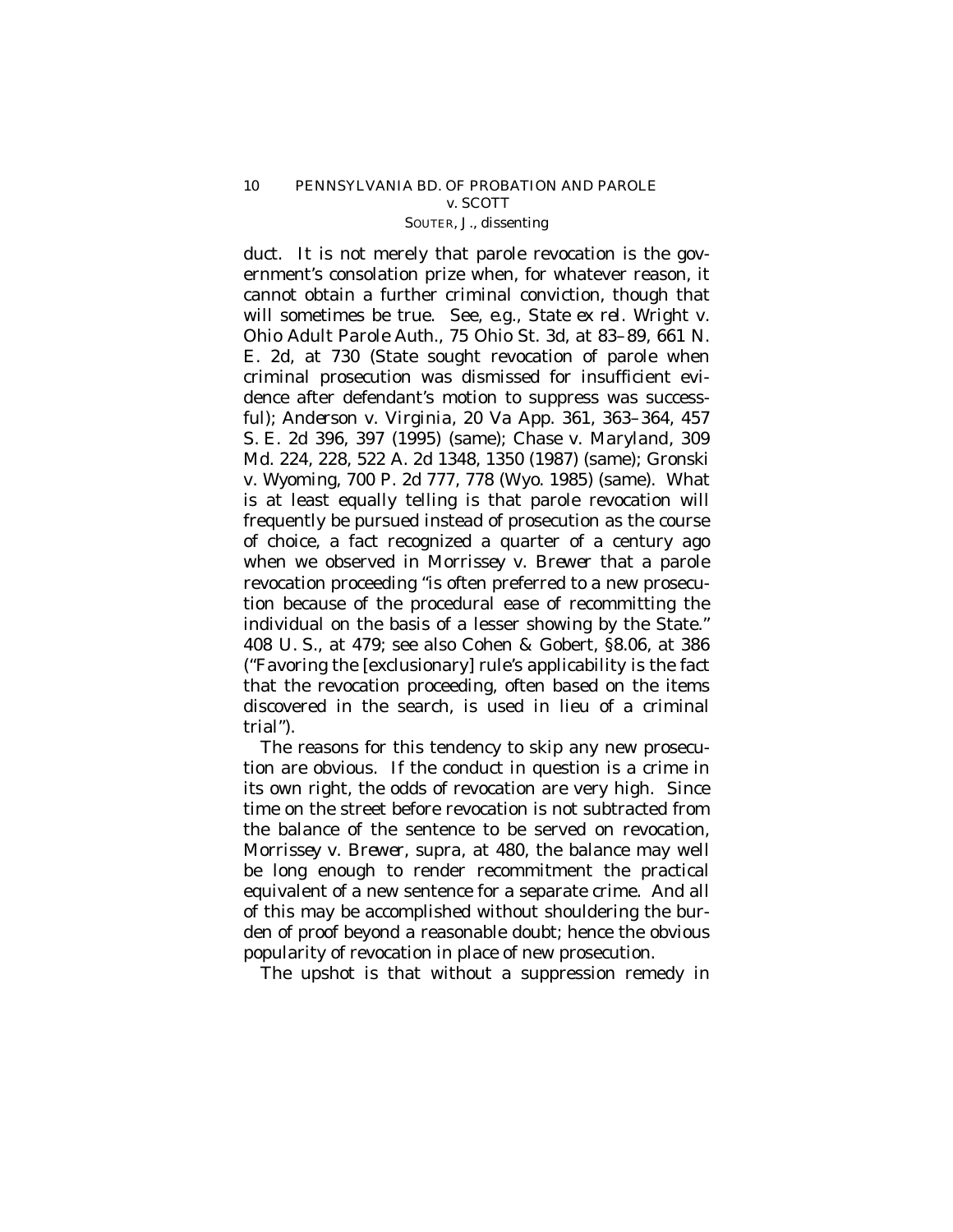revocation proceedings, there will often be no influence capable of deterring Fourth Amendment violations when parole revocation is a possible response to new crime. Suppression in the revocation proceeding cannot be looked upon, then, as furnishing merely incremental or marginal deterrence over and above the effect of exclusion in criminal prosecution. Instead, it will commonly provide the only deterrence to unconstitutional conduct when the incarceration of parolees is sought, and the reasons that support the suppression remedy in prosecution therefore support it in parole revocation.

Because I would apply the exclusionary rule to evidence offered in revocation hearings, I would affirm the judgment in this case. Scott gave written consent to warrantless searches; the form he signed provided that he consented "to the search of my person, property and residence, without a warrant by agents of the Pennsylvania Board of Probation and Parole." App. 7a. The Supreme Court of Pennsylvania held the consent insufficient to waive any requirement that searches be supported by reasonable suspicion,<sup>3</sup> and in the absence of any such waiver, the State was bound to justify its search by what the Court has described as information indicating the likelihood of facts justifying the search. *Griffin* v. *Wiscon-*

 $\overline{\phantom{a}}$ 

<sup>3</sup> See *Scott* v. *Pennsylvania Bd. of Probation and Parole*, 548 Pa. 418, 426, 698 A. 2d 32, 35–36 (1997) ("'the parolee's signing of a parole agreement giving his parole officer permission to conduct a warrantless search does not mean either that the parole officer can conduct a search at any time and for any reason or that the parolee relinquishes his Fourth Amendment right to be free from unreasonable searches. Rather, the parolee's signature acts as acknowledgement that the parole officer has a right to conduct reasonable searches of his residence listed on the parole agreement without a warrant'") (quoting *Commonwealth* v. *Williams*, 547 Pa. 577, 588, 692 A. 2d 1031, 1036 (1997)). Since Pennsylvania has not sought review of this conclusion, I do not look behind it, or offer any opinion on whether the terms and sufficiency of such a waiver are to be scrutinized under state or federal law.